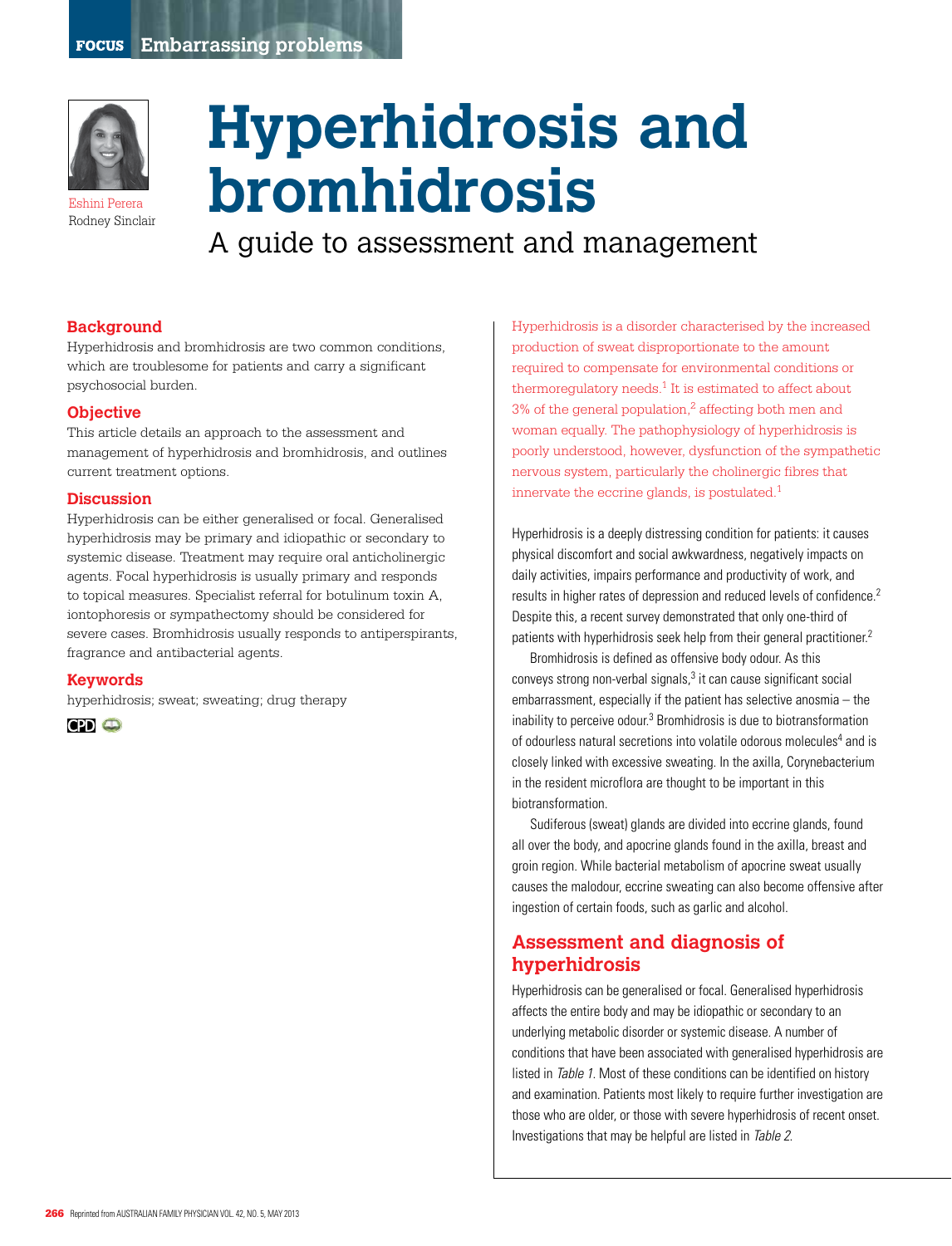Conversely, focal hyperhidrosis involves specific sites of the body, most commonly the axilla, palms and soles. Focal hyperhidrosis occurs in otherwise healthy patients commonly before the age of 25 years, $5$ and roughly two-thirds of patients report a positive family history.<sup>1</sup> The most common cause of focal hyperhidrosis is primary idiopathic hyperhidrosis; causes are outlined in Table 3. It is important to note that primary hyperhidrosis ceases when sleeping, in contrast to night sweats, which can indicate a serious underlying disorder.

#### Table 1. Causes of generalised hyperhidrosis

- • Endocrine diseases
	- menopause\*
	- hyperthyroidism\*
	- diabetes\*\*
	- hypoglycaemia\*\*
	- pheochromocytoma\*\*\*
	- hyperpituitarism\*\*\*
	- carcinoid syndrome\*\*\*
- Medications\*
	- propranolol
	- tricyclic antidepressants
	- cholinesterase inhibitors
	- selective serotonin reuptake inhibitors
	- opioids
- Febrile infective illness\*\*
	- malaria
	- tuberculosis
	- endocarditis
	- HIV (seropositive patients)
- Congestive heart failure\*\*
- • Neurological disorders\*\*
	- Parkinson disease
	- peripheral neuropathies
	- brain lesions (eg. malformation of corpus callosum)
- Malignancy\*\*\*
- \* Uncommon
- \*\* Very uncommon
- \*\*\* Rare

### Table 2. Investigations that may be considered for late onset, recent onset or very severe hyperhidrosis

- Blood tests
	- full blood count
	- electrolytes and renal function tests
	- liver function tests
	- thyroid function tests
	- HIV serology
	- fasting blood glucose level
- • Testing for specific infectious diseases as suggested by the history (eg. tuberculosis)
- 24 hour urinary catecholamines



A distinction between generalised and focal hyperhidrosis should be made at the initial assessment. The medical history should be concentrated on:

- location of sweating: general or specific area, unilateral or symmetrical areas
- • duration of presentation
- family history of focal hyperhidrosis
- age of onset
- • concurrent medical illnesses
- triggers of sweating including anxiety, chewing, eating, temperature.

A diagnosis of idiopathic focal hyperhidrosis can be made on history if the patient is noted to have excessive visible sweating for at least 6 months and two of the following:

- bilateral symmetrical sweating
- impairment of daily activities
- at least one episode per week
- onset before 25 years of age
- positive family history
- focal sweating that ceases during sleep.

If there is no obvious underlying cause on history and examination, and the presentation is characteristic for primary focal hyperhidrosis, then further investigations are not required.

## **Assessment and diagnosis of bromhidrosis**

While Staphylococcus, Micrococcus, Corynebacterium and Propionibacterium can be commonly isolated from the resident microflora in people affected by bromhidrosis, bacterial swabs are unlikely to be useful in guiding management.

Triethylaminuria is a rare inborn error of metabolism leading to a distinctive fishy odour.<sup>6</sup> Genetic testing is available in Australia, and the condition can be corrected by dietary modification.

# **Management of hyperhydrosis**

Conservative treatment measures have usually been tried and failed by the time the patient consults their GP. There are a number of surgical and non-surgical treatments for focal hyperhidrosis. Management of generalised hyperhidrosis, on the other hand, involves addressing the underlying cause.

## **Topical therapies for focal hyperhidrosis**

## **Aluminium compounds**

While most standard supermarket antiperspirants contain aluminium chloride, higher potency agents may contain aluminium chlorohydrate. Aluminium chloride hexhydrate is significantly more effective again, and should be the first line of therapy. Antiperspirants containing aluminium chloride hexhydrate are sold in pharmacies; a prescription is not required. All of these agents have a common mechanism of action that involves the mechanical obstruction of the eccrine gland duct, which in turn leads to atrophy of the eccrine acini.<sup>7</sup>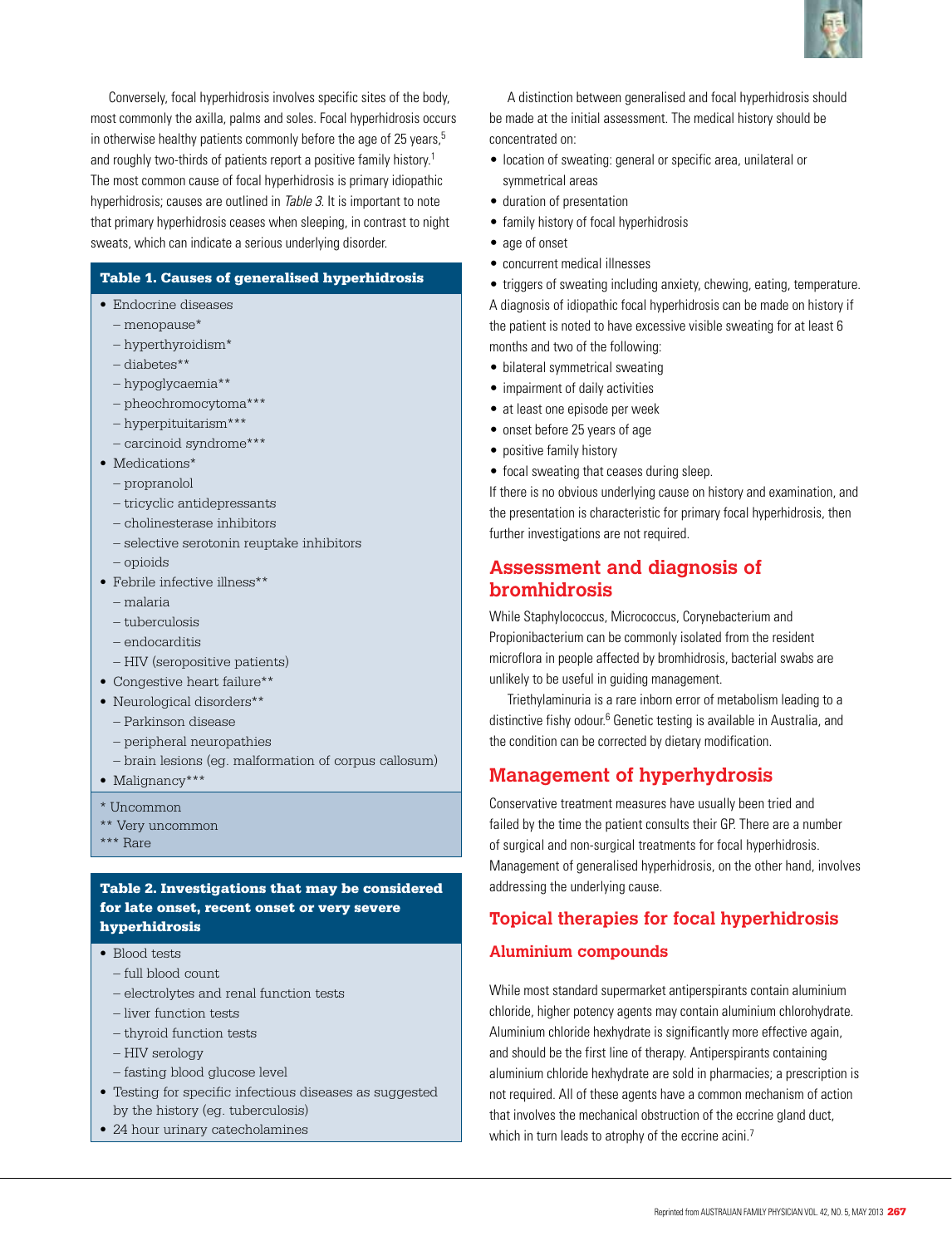

#### Table 3. Causes of focal hyperhidrosis

- Primary idiopathic hyperhidrosis
- Gustatory sweating (sweating after eating or seeing food that produces strong salivation. Chewing can also stimulate sweating)
- Neurological causes – spinal injuries
	- neuropathies

Aluminium chloride hexhydrate is used in a concentration of 20% for axillary hyperhidrosis, while 25% for palmar and plantar hyperhidrosis is usually needed to achieve euhydrosis.<sup>8,9</sup> However, a concentration of 10% can be used initially to avoid side effects, including localised skin irritation and a burning sensation. Topical therapy should be applied once daily, usually at night when the skin is dry, for optimal results. The concentration can be increased up to 35%, as tolerated, if there is no response, although patients can rarely tolerate side effects at this strength in the axilla. Associated skin irritation can be controlled with 1% hydrocortisone.

#### **Iontophoresis**

Iontophoresis is a specialised treatment only available in some states. It utilises a delivery system for small polar molecules into the skin (Figure 1). Figure 2 and Figure 3 provide a visual comparison for the effectiveness of this therapy. The most effective chemical for hyperhidrosis is glycopyrrolate. Tap water is much less effective, although there are iontophoresis devices available for home use.<sup>10</sup>

## **Botulinum toxin A**

Botulinum toxin A is a highly effective treatment for focal hyperhidrosis. The main mechanism of action is the inhibition of acetylcholine release from the sympathetic nerves that innervate the eccrine sweat glands.<sup>11</sup> Medicare subsidises the use of botulinum toxin A for severe primary axillary hyperhidrosis in patients aged 12 years or more who have failed or are intolerant to topical aluminium chloride hexahydrate after 1–2

months of treatment, when administered by a dermatologist, neurologist or paediatrician. The dose for intradermal injections depend on the area, eg. 50–100 U for the axilla. The treatment is highly effective for non-Medicare subsidised use on the palms and soles, although pain during injections can be a limiting factor to its use.

## **Systemic therapy**

There is long term data on the safety and efficacy of anticholinergic use in focal hyperhidrosis. Propantheline bromide and oxybutynin are the most common anticholinergics used. Both are highly effective and relatively cheap. Selective serotonin reuptake inhibitor (SSRI) induced hyperhidrosis also responds well to oxybutynin. Glycopyrrolate is another effective alternative, but expense is a limiting factor for many patients.

The dosage required to control hyperhidrosis invariably results in generalised anticholinergic effects, including dry mouth and eyes, urinary retention and headaches.



Figure 2. The starch-iodine test. Iodine is applied to a dry area of skin and starch is sprinkled on top. The iodine, starch and sweat react to form the dark sediment. The left palm has not yet been treated with iontophoresis



Figure 1. An iontophoresis machine



Figure 3. Starch-iodine test after a patient has had iontophoresis to the left palm 7 days earlier. The image demonstrates a reduction in perspiration